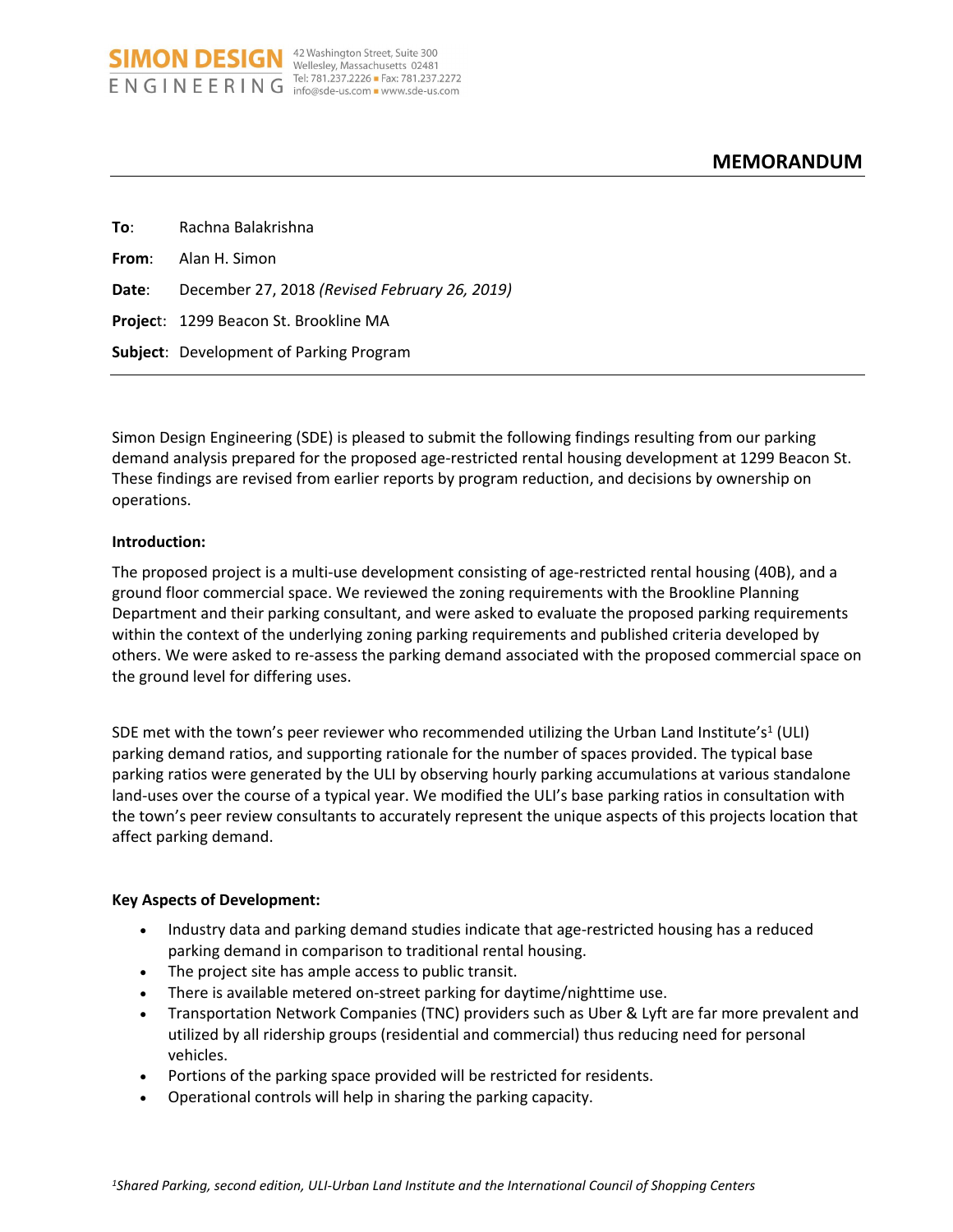#### **Land Uses:**

The programming information provided by the client for this development will contain the following landuses at full build-out:

| <b>Table-1 Land Use Data</b>                      |                          |  |  |  |
|---------------------------------------------------|--------------------------|--|--|--|
| Land-Use                                          | Quantity                 |  |  |  |
| Commercial Space (Retail or Restaurant)           | $5,000$ GSF <sup>a</sup> |  |  |  |
| Age-restricted residential housing (55 and older) | 74 units                 |  |  |  |

<sup>a</sup>*GSF= Gross square footage, includes all floor area*

SDE utilized this program information to develop an estimate of the number of parking spaces needed to accommodate the 1299 Beacon Street development. Grocery land-use is specifically excluded from this analysis.

#### **Parking Supply:**

In total approximately 87 spaces are proposed for the site to accommodate the anticipated parking demand generated at 1299 Beacon Street.

# **Town of Brookline Zoning Code Required Spaces:**

The following section compares the parking spaces required per the Brookline zoning code for the potential uses that may occupy the commercial space. Pursuant to the local code requirement, section 6.02 table of off-street parking the commercial-use portion of the development will require:

- 1 parking space for every 5 seats if occupied by a restaurant
- 1 parking spaces for every 350 square feet of gross floor area if occupied by a retail use

Using the local code requirements, the estimated number of spaces needed for the commercial space for each potential use is summarized in the table below.

| <b>Table-2 Zoning Code Required Spaces</b> |                  |       |                      |                        |  |  |
|--------------------------------------------|------------------|-------|----------------------|------------------------|--|--|
| Land-Use                                   | Quantity         |       | <b>Parking Ratio</b> | <b>Spaces Required</b> |  |  |
| Restaurant                                 | 200 <sup>a</sup> | Seats | 1 per 5 seats        | 40                     |  |  |
| Retail                                     | 5,000            | GSF   | 1 per 350 sf         | 14                     |  |  |

*aEstimated number of restaurant seats based on 60% seating area 40% back-end area and 15sf per person*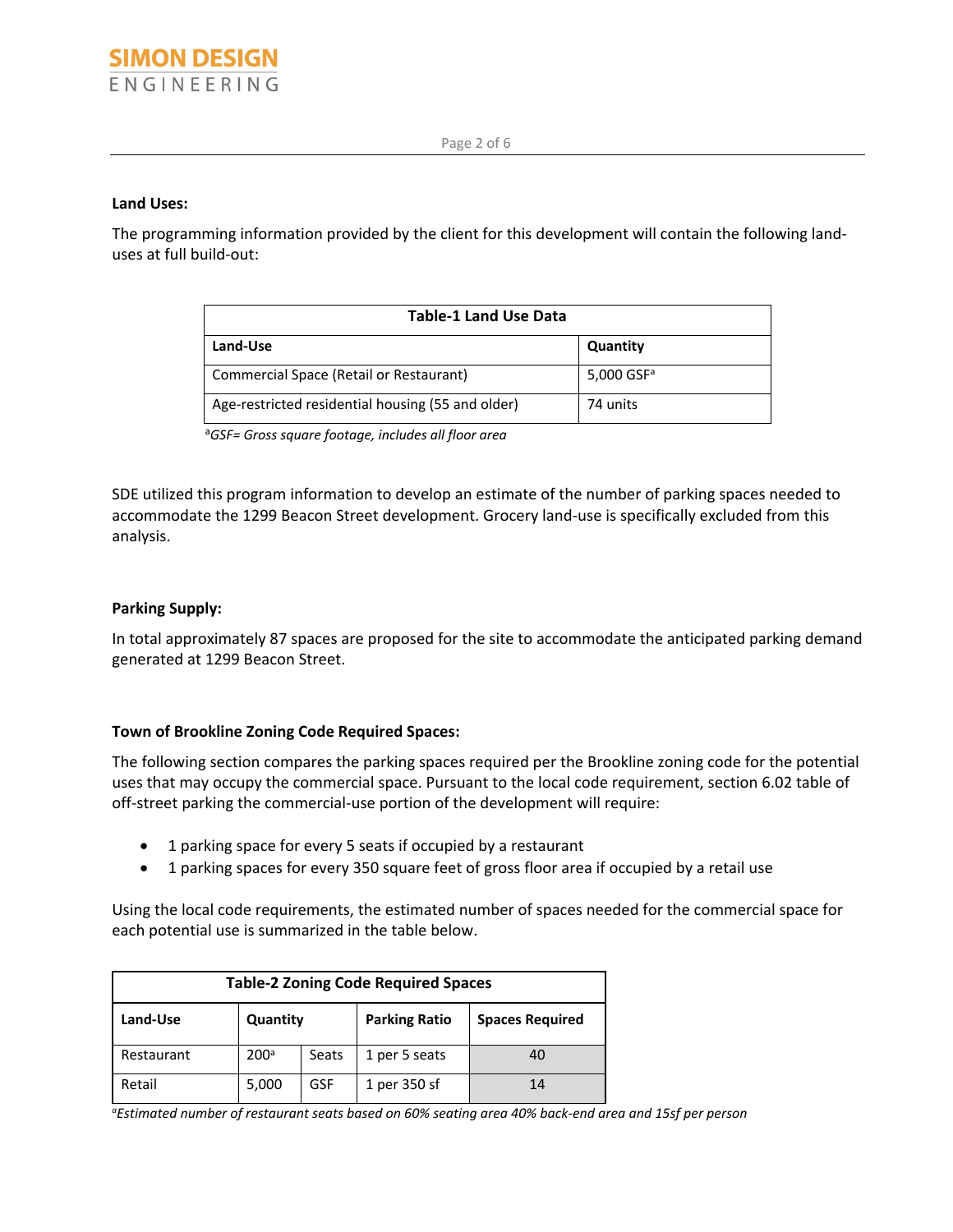# **ULI Required Spaces:**

The ULI divides restaurant parking into three categories, fast food, family restaurant, and fine/casual dining restaurant. The fine/casual restaurant category encompass both higher priced upscale restaurants where reservations are made by the vast majority of diners, and casual popular dining facilities that are moderately priced, and usually have a bar/lounge. The town's peer reviewer selected the fine/casual restaurant category for this analysis because this restaurant type is common in similar projects and is not precluded from occupying the space.

The ULI divides retail based on square footage, greater than 600K sf, between 400K and 599K sf, and lastly less than 400K sf. The commercial component for this project consists of 5,000 sf therefore the category of less than 400Ksf was utilized. The unadjusted ULI parking requirements for the potential commercial uses under consideration is summarized in the table below:

| <b>Table-3 ULI Parking Requirements</b> |                                 |               |               |               |               |  |  |
|-----------------------------------------|---------------------------------|---------------|---------------|---------------|---------------|--|--|
| Program                                 | <b>ULI Parking Requirements</b> |               |               |               |               |  |  |
| <b>Land Use</b>                         | Quantity                        | Weekday       |               | Weekend       |               |  |  |
|                                         |                                 | Parking Ratio | <b>Spaces</b> | Parking Ratio | <b>Spaces</b> |  |  |
| Fine/Casual Dining Restaurant           | $5,000$ sf                      | $18$ /ksf     | 90            | 20 /ksf       | 100           |  |  |
| Retail less than 400K sf                | 5,000 sf                        | $3.6$ /ksf    | 18            | $4.0$ /ksf    | 20            |  |  |

*ksf = thousand square feet of gross floor area*

Per the table above, the estimated unadjusted ULI parking requirement for the commercial space uses under consideration is as follows:

- (90) spaces on weekdays and (100) spaces on weekends are needed for a restaurant use.
- (18) spaces on weekdays and (20) spaces on weekends for a retail use.

As indicated in the results above, the ULI's unadjusted parking requirements are much higher than the Brookline zoning regulations. This is because the ULI parking ratios are derived from stand-alone suburban land-uses where nearly all patrons arrive at the site by personal passenger vehicles. The ULI sample data comes from projects with a lack of pedestrian access, bicycling, public transportation, and do not reflect local conditions of Coolidge Corner.

The age-restricted residential parking requirements were excluded from the tables above as this land-use is not represented in the ULI source or the zoning regulations.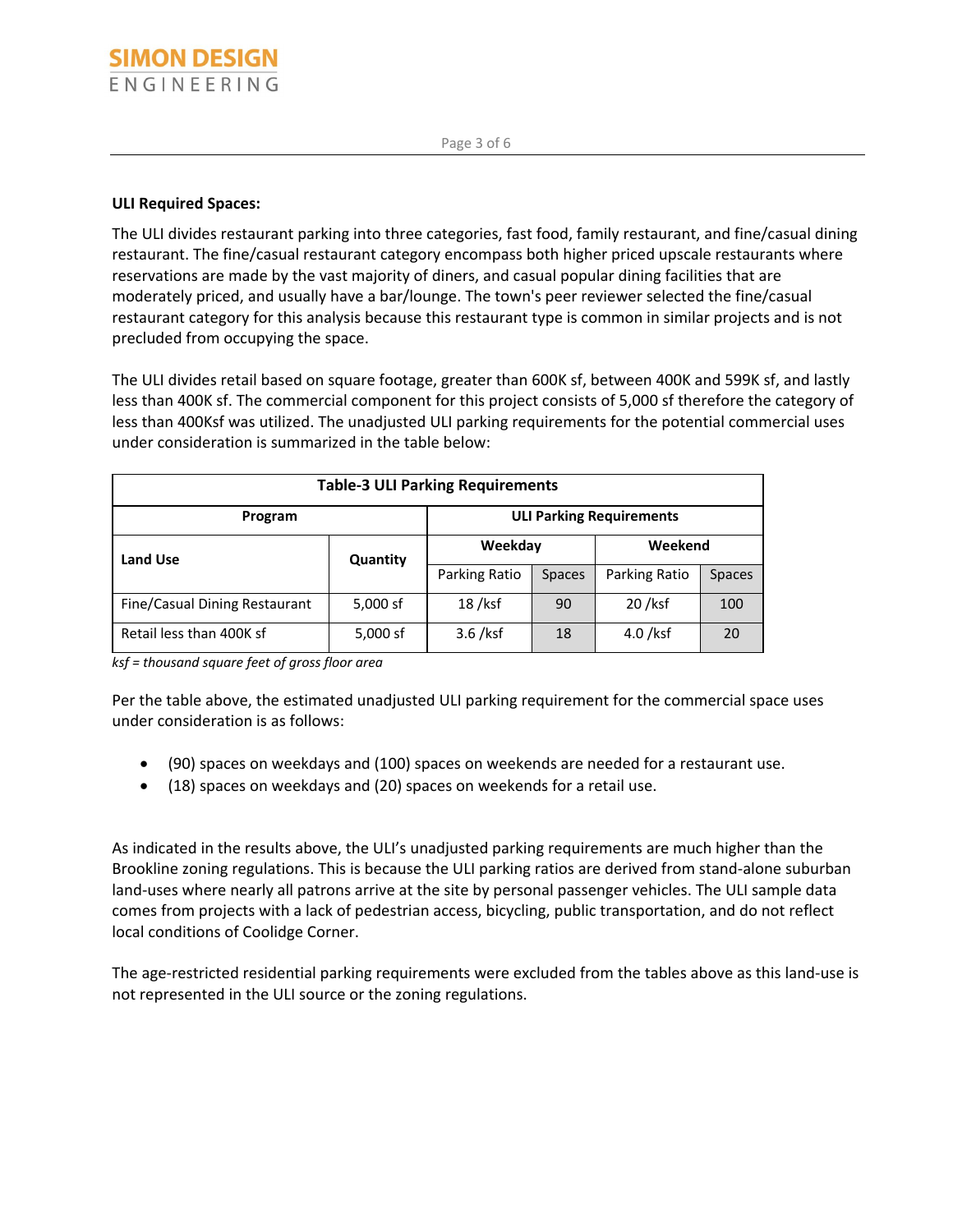# **Parking Demand Ratios Utilized:**

For this analysis, SDE utilized the parking ratios established in the ULI for the commercial space. The ULI splits the parking ratios between customers/employees, and residents/visitors to allow for flexibility when applying adjustments to the parking ratios.

The table below depicts how the parking ratios are broken down between either land-use type:

| <b>Table-4 Base Parking Ratios Used in this Analysis</b> |           |           |           |           |                |                       |         |      |
|----------------------------------------------------------|-----------|-----------|-----------|-----------|----------------|-----------------------|---------|------|
| <b>Land Use</b>                                          |           | Weekday   | Weekend   |           | <b>Source</b>  | <b>Combined Total</b> |         |      |
|                                                          | Customers | Employees | Customers | Employees |                | Weekday               | Weekend |      |
| Fine/Casual Dining                                       | 15.25     | 2.75      | 17        | 3         | 1 <sup>a</sup> | 18                    | 20      | /ksf |
| Retail                                                   | 2.9       | 0.7       | 3.2       | 0.8       | 1 <sup>b</sup> | 3.6                   | 4.0     | /ksf |

*ksf = thousand square feet of gross floor area*

# *Sources:*

*1. ULI Shared Parking 2nd edition, Land Uses: <sup>a</sup>Shopping Less than 400ksf, <sup>b</sup>Fine/Casual Dining Restaurant*

Per the table above, the parking ratios utilized in this analysis are as follows:

- Restaurant use = 18 spaces per 1,000 on weekdays and 20 spaces per 1,000 on weekends.
- Retail use = 3.6 spaces per 1,000 on weekdays and 4.0 spaces per 1,000 on weekends.

# **Local Factors**

To capture the unique aspects of this project, we applied the following adjustments to the ULI parking ratios to develop a parking demand model that represents local needs.

*Transportation Mode* – This represents the percentage of users arriving at the site by means other than a personal vehicle. According to the approved traffic study prepared by Vanasse & Associates, Inc. (VAI) for this site, it is projected that 62% of commercial customers will arrive at the site by car. This would reduce the required commercial parking by 38%. This reduction was arrived at with the traffic consultants input based on professional judgment, other local studies, and familiarity with local conditions.

This reduction can be attributed to direct access to the Green-Line stop and two Bus-Line 66 stops at Harvard St. along with the increased use of ride-hailing services. We have also applied adjustments to employee parking due to the service nature of the proposed commercial land-uses. In most urban environments service employees are more likely to utilize public transportation rather than drive. If a restaurant occupies the space, it is assumed some employees will work late hours when public transit is no longer operating; thereby, requiring additional employee spots in the evening. To capture this distinction, we lowered the 38% mode reduction to 10% for restaurant employees. The 38% factor remained the same for the retail employees as transit is still available during retail operating hours.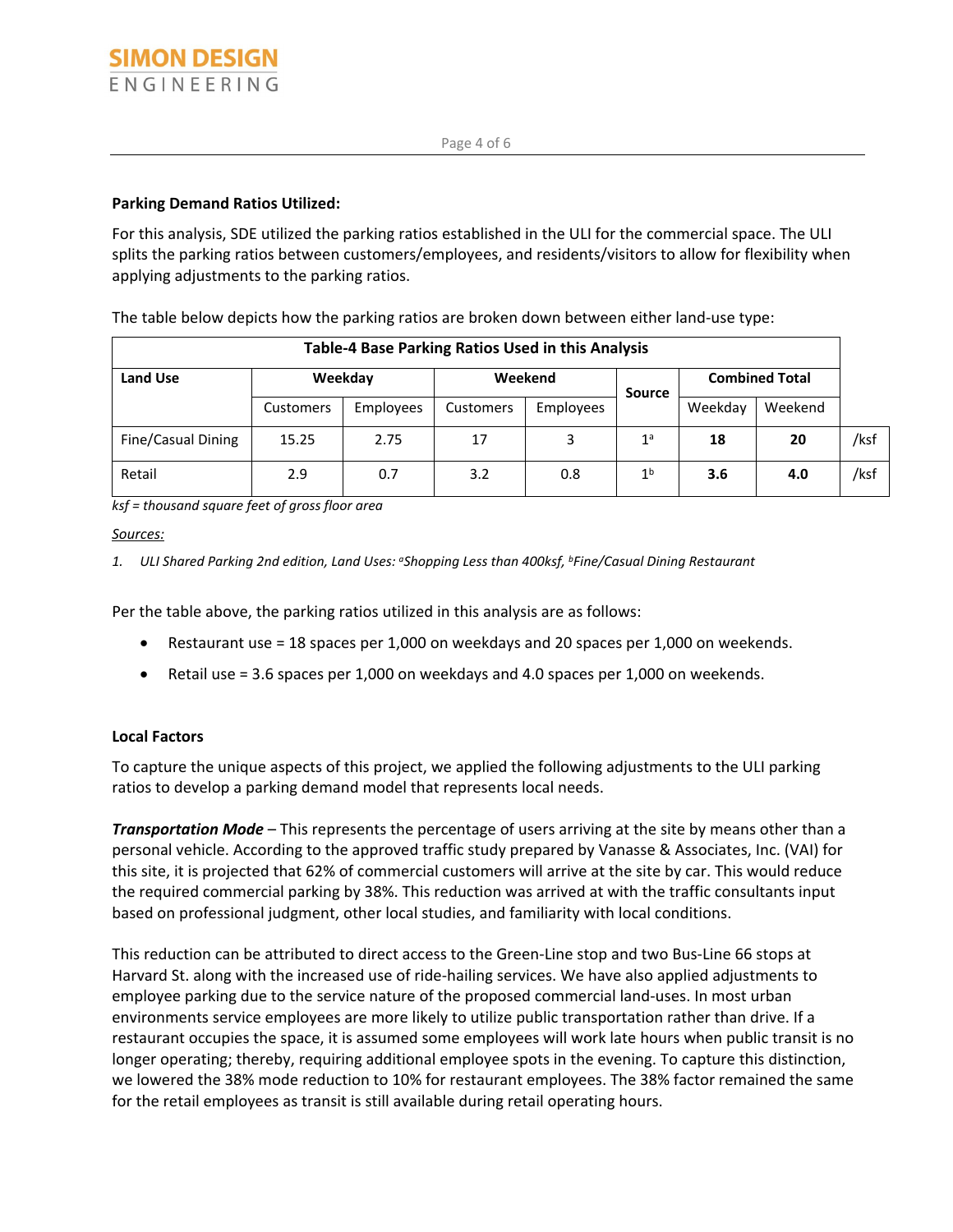The following mode reductions were applied to the analysis:

- Restaurant:
	- o 38% reduction for customers during daytime and evening hours 10am-12am
	- o 38% reduction for employees during daytime only hours 10am-6pm
	- o 10% reduction for employees during evening only hours 6pm-12am
- Retail:
	- o 38% reduction for customers/employees daytime hours 10am-6pm
	- o 38% reduction for customers/employees during evening hours 6pm-12am

The factors indicated above were applied to the base parking ratios to provide project-specific projections. The following tables represent the peak parking demand for each use.

|         | <b>Table-5 ULI Parking Summary</b> |          |                   |                              |                  |                                           |                                           |  |
|---------|------------------------------------|----------|-------------------|------------------------------|------------------|-------------------------------------------|-------------------------------------------|--|
|         | Land Use                           | Quantity | <b>Base Ratio</b> | <b>Transit</b><br>Adjustment | Project<br>Ratio | <b>Estimated</b><br><b>Weekday Spaces</b> | <b>Estimated</b><br><b>Weekend Spaces</b> |  |
| Weekday | Retail                             | 5,000 sf | $3.6$ /ksf        | 0.62                         | 2.23             | 11                                        |                                           |  |
|         | Restaurant                         | 5,000 sf | 15.25 /ksf        | 0.62                         | 9.46             | 47                                        |                                           |  |
|         | Employee                           |          | 2.75 /ksf         | 0.9                          | 2.48             | 12                                        |                                           |  |
| Weekend | Retail                             | 5,000 sf | $4.0$ /ksf        | 0.62                         | 2.48             |                                           | 12                                        |  |
|         | Restaurant                         | 5.000 sf | 17.0 /ksf         | 0.62                         | 10.5             |                                           | 53                                        |  |
|         | Employee                           |          | $3.0$ /ksf        | 0.9                          | 2.7              |                                           | 14                                        |  |

*ksf = thousand square feet of gross floor area*

Per the table above the number of spaces estimated by the adjusted ULI parking ratios is as follows:

- Retail use = requires 11 spaces on a weekday, and 12 spaces on a weekend
- Restaurant use = 59 spaces on a weekday, and 67 spaces on a weekend

#### **Parking Demand Conclusion**

After utilizing effects of travel mode adjustments, the projected peak parking demand (based upon the ULI) for the commercial space is **12 ±** parking spaces for a retail establishment or **67 ±** parking spaces for a highquality restaurant. Based on the projected supply, of **87** spaces, a total of 75 spaces would remain available for the age-restricted residential if a retail establishment occupies the commercial space, and conversely 20 residential spaces would remain if a restaurant occupied the commercial space. Other factors such as a captive audience due to walkability of the area, and/or a higher transit utilization at Coolidge Corner, and further increased use of TNC providers may further reduce the number of spaces needed for the commercial space.

Utilizing the Brookline zoning requirement of 40 spaces for a restaurant would allow for 47 spaces to be reserved for residential with the potential for shared use during off peak hours. The projected demand for a restaurant per the ULI represents a **68%** increase in parking spaces when compared to the local zoning requirement.